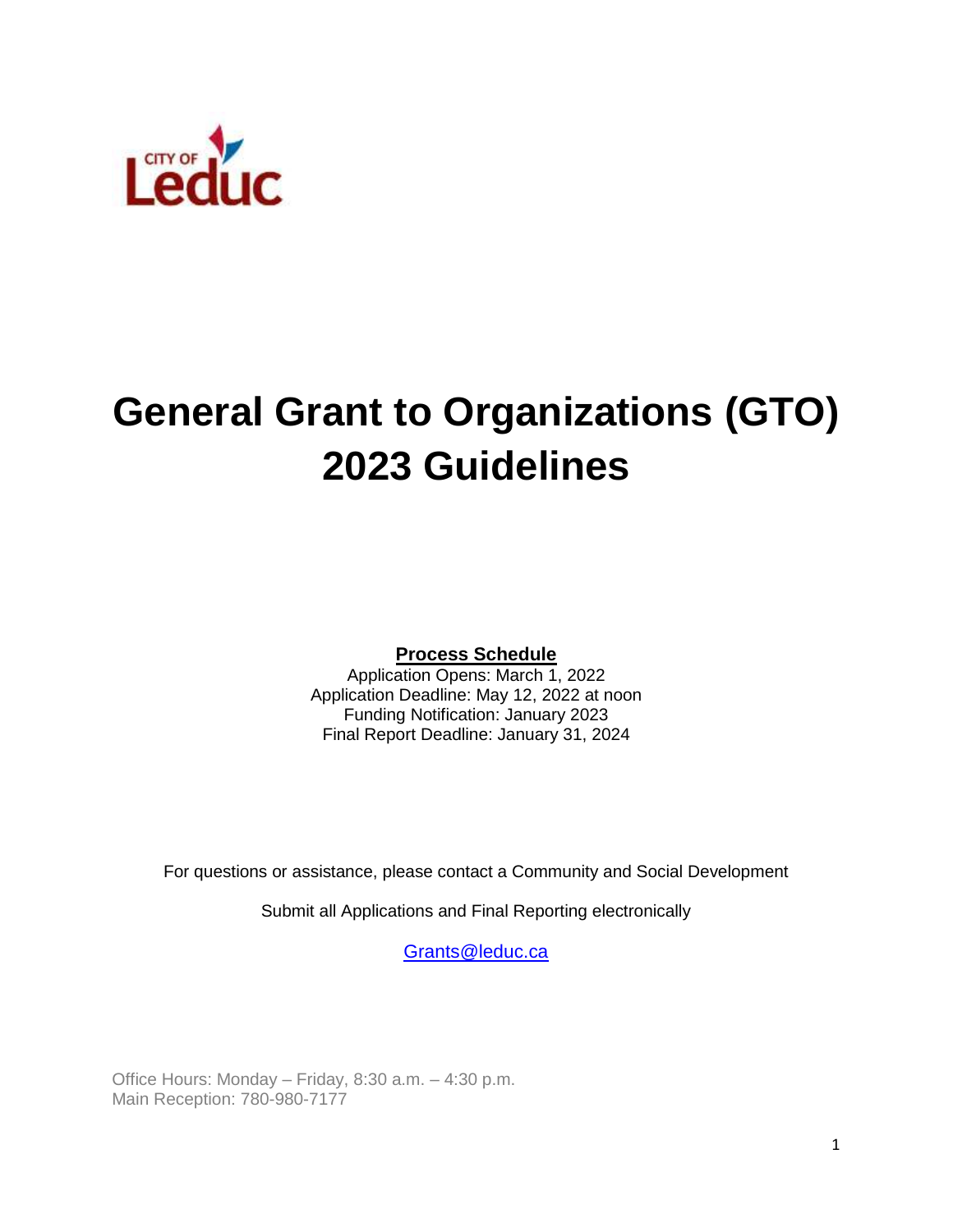# **TABLE OF CONTENTS**

| <b>OVERVIEW</b>                                                                                                                                                             | 3                                                                                                            |
|-----------------------------------------------------------------------------------------------------------------------------------------------------------------------------|--------------------------------------------------------------------------------------------------------------|
| Purpose<br><b>Process Schedule</b><br><b>Funding Types</b><br>Terminology                                                                                                   | $\ensuremath{\mathsf{3}}$<br>$\frac{3}{3}$<br>$\overline{4}$                                                 |
| <b>APPLICATION PROCESS</b>                                                                                                                                                  | $6\phantom{1}6$                                                                                              |
| Eligibility<br><b>Review &amp; Selection Process</b><br><b>Application Checklist</b><br>Submission<br><b>Funding Notification</b><br>Responsibilities<br>Refusals & Appeals | 6<br>$\,6$<br>$\overline{\mathbf{7}}$<br>$\boldsymbol{7}$<br>$\bf8$<br>$\begin{array}{c} 8 \\ 8 \end{array}$ |
| <b>FINAL REPORTING</b>                                                                                                                                                      | 8                                                                                                            |
| <b>Final Reporting</b><br><b>Final Reporting Checklist</b>                                                                                                                  | $\,8\,$<br>9                                                                                                 |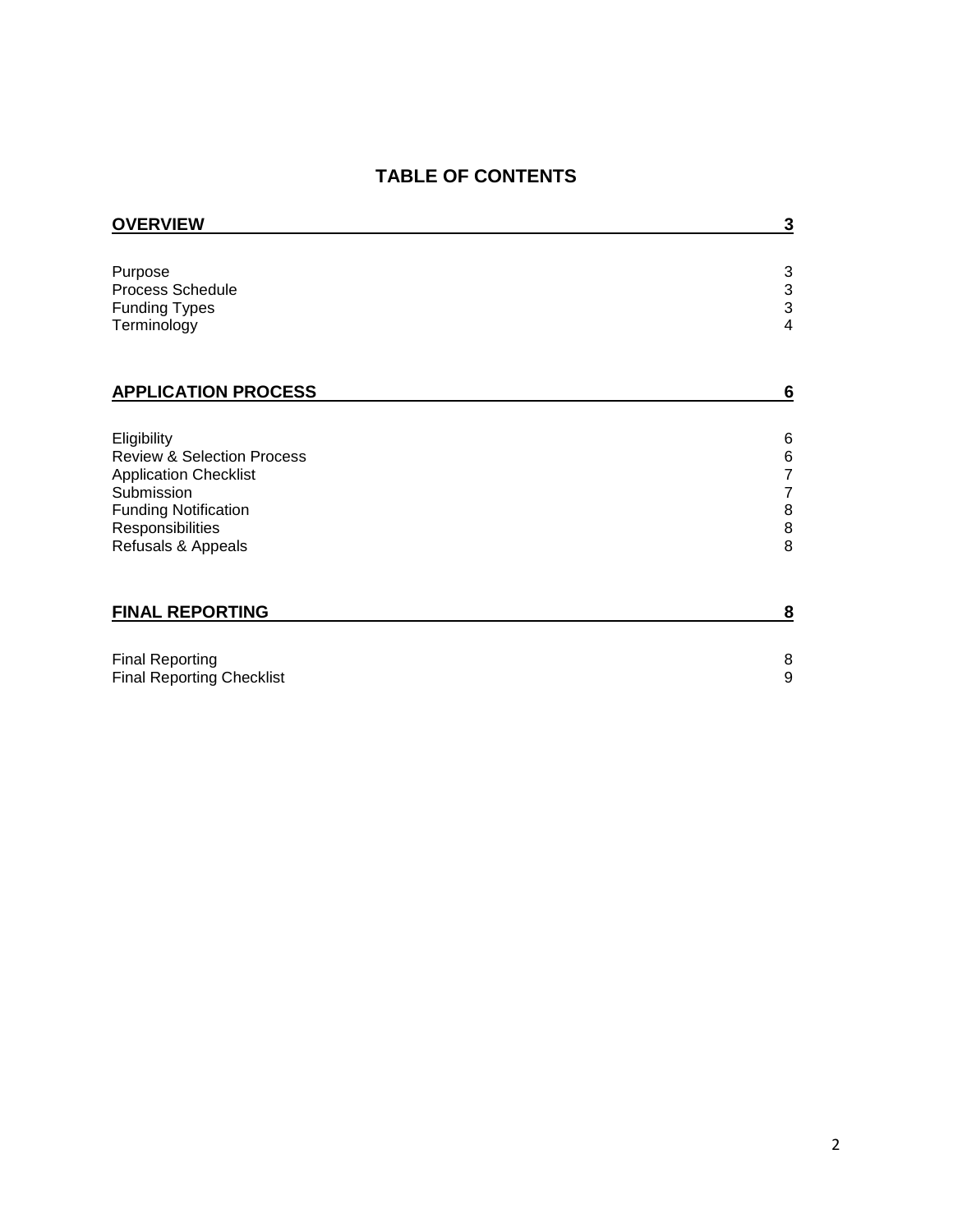# **OVERVIEW**

#### **Purpose**

**General Grants to Organizations (GTO):** Provides aid to City of Leduc non-profit organizations whose activities benefit Leduc participants or users.

The following will be reviewed by the respective Boards:

- Parks, Recreation & Culture (PRC) Board Recreation/amateur sport, arts, culture, parks, and other community activities
- Family & Community Support Services (FCSS) Board Social services programs & initiatives

After reviewing the applications, the appropriate board will make a recommendation to City Council on whether or not funding should be granted, and if so, how much.

#### **Process Schedule**

| 2023 GTO Overview        |                                        |  |
|--------------------------|----------------------------------------|--|
| <b>Application Opens</b> | March 1, 2022                          |  |
| Application              | May 12, 2022 at Noon                   |  |
| Deadline                 |                                        |  |
| Review and               | Review – PRC & FCSS Board respectively |  |
| Approval                 | Approval - Council                     |  |
| Funding                  | January 2023                           |  |
| Notification             |                                        |  |
| <b>Funding Terms</b>     | $1 - 3$ Years                          |  |
| Provided                 |                                        |  |
| <b>Final Report</b>      | January 31, 2024                       |  |
| Deadline                 |                                        |  |

The above dates are subject to change at the sole discretion of the City of Leduc. Late applications may not be considered.

# **Funding Types**

Applicants must identify funding in one of the two types noted below:

- 1. **Operational:** Funds are used for day-to-day expenses which may include staffing, training costs, salaries, food, facility rental and programming.
- 2. **Capital:** Funds are used to purchase or upgrade assets that add value to the organization and/or items that the organization will tangibly own and keep, i.e. Facility enhancement, equipment. In accordance with the principles outlined in the city's [Procurement Policy,](https://www.leduc.ca/procurement-policy) applicants are asked to source and submit 3 quotes for all capital purchases.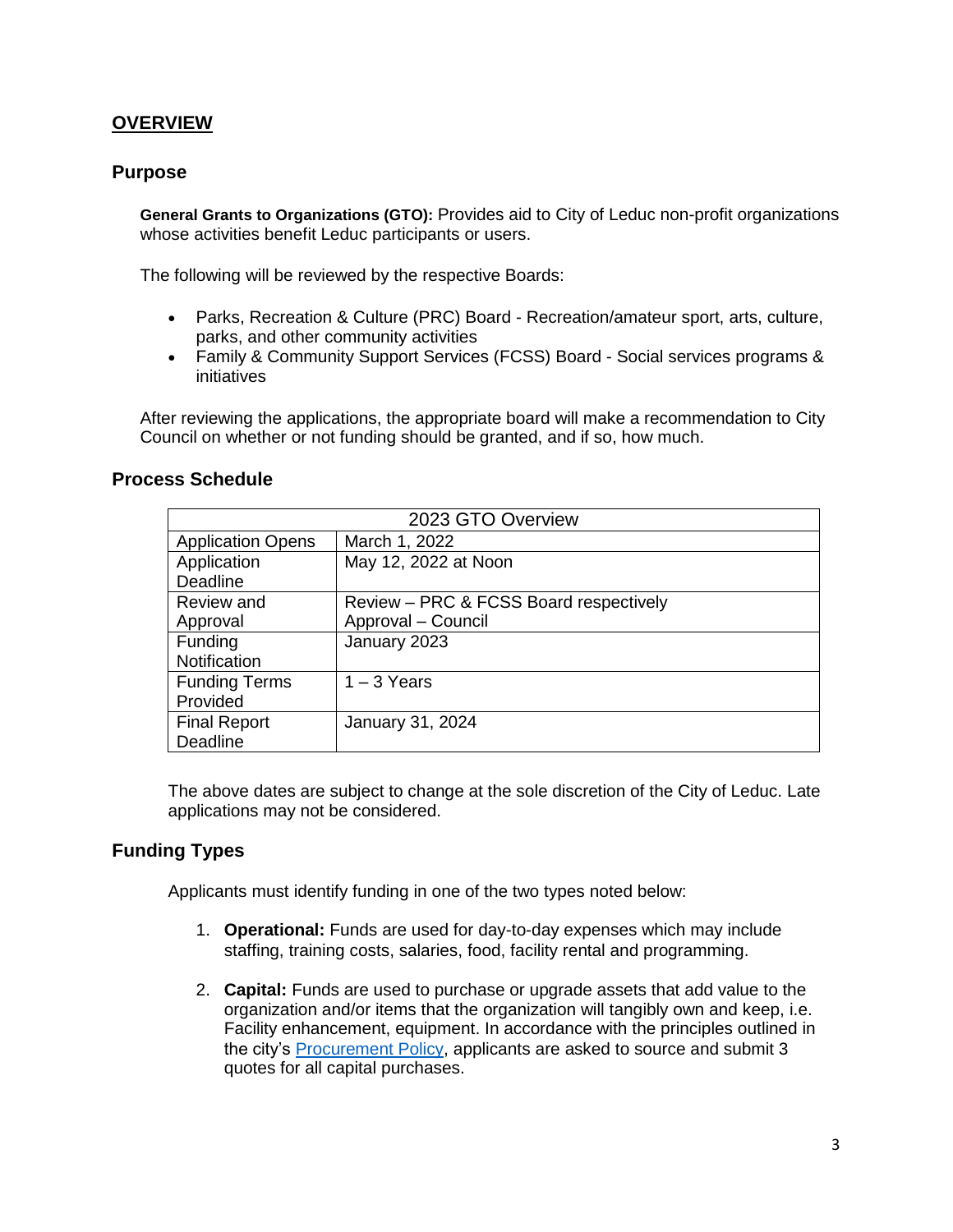# **Terminology**

Terminology used throughout this grant application, eligibility tool, and final report templates are as follows:

**Activities-** The main tasks or functions that the program does to fulfill its mission (e.g. Provide six-week parenting program on communication with teenagers).

**Balance Sheet –** Also referred to as a Statement of Financial Position, it describes the total assets which equals the total liabilities and net assets (equity). Assets are all resources owned and controlled by the organization. It can be grouped into 2 categories tangible (e.g. cash, physical, property) and intangible (e.g. goodwill, copy rights, trade marks). Liabilities are all financial obligations of the organizations (e.g. loans) and Net Assets (or Equity) are earnings left over.

**Capital Expenditure-** Expenditure on non-current assets such as land, building and equipment. Expenditure incurred must result in either the acquisition/construction or addition/enhancement of an asset, e.g. facility enhancement, equipment purchasing.

**Cultural and Heritage-** Cultural or heritage projects or displays involving visual or performance arts, community theatre, music or cultural educational programs.

**Economic Development-** Entrepreneurial and innovative projects or programs that help to create opportunities for community development, employment and/or generate economic benefits to Leduc.

**Environmental Sustainability-** Promotion of sound environmental practices through education and communication initiatives that improve air and water quality, promote alternate transportation, help to conserve energy, promote sustainable systems, encourage sustainable urban planning, enhance natural habitats and/or address other urban environmental issues.

**Family and Community Support Services (FCSS) Advisory Board-** An advisory board consisting of community members and one City Council representative, who are appointed to serve in an advisory/liaison function with council, administration, FCSS projects, other boards and agencies, and the community as a whole, in accordance with the FCSS Act and Regulations.

**Family and Community Support Services (FCSS) Mission-** FCSS is a partnership between the province, municipalities and Métis settlements that develops locally driven preventive social initiatives to enhance the well-being of individuals, families and communities.

**FCSS Act-** See FCSS Handbook at: [https://open.alberta.ca/dataset/18ffaf4e-db3b-476c-8901-](about:blank) [9a9d825c366b/resource/2589adce-09c5-4830-9ba2-406c5ae4f4c7/download/2010-family-and](about:blank)[community-support-services-fcss-program-handbook.pdf](about:blank)

**Income Statement –** A complete record of an organization's revenues and expenditures financials over a period of time. It reflects if there is a net profit or loss. It can also be referred to as profit/loss statement, income/expense statement or statement of operations.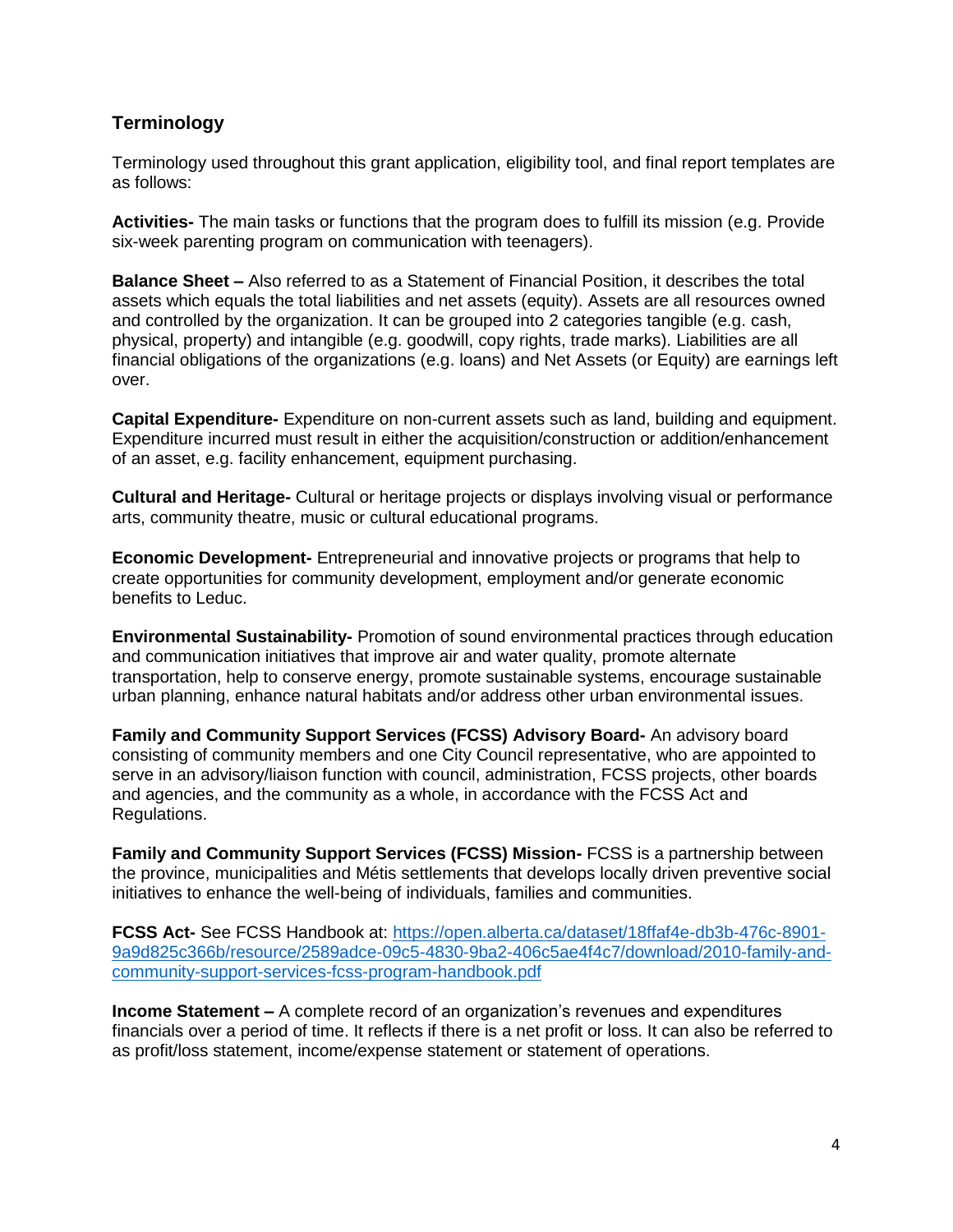**Incorporating Documents –** The document by which an applicant is incorporated or created and includes an application for incorporation, articles of incorporation, memorandum of association, articles of association and bylaws.

**In-kind Support-** In-kind, or non-cash, donations can be goods, services or the labour of people assigned to assist a non-profit organization. For example, if you were being provided with free workspace or access to someone else's payroll.

**Inputs:** Sources in your organization that were allocated to be supported by the funding provided (e.g. staff salaries, youth programs, marketing).

**Outcomes Indicators-** A change that follows as a result of your work (e.g. the impacts on those people whom the organization aims to benefit with its programs). These are usually related to attitudes, knowledge, behaviour, conditions, and/or values (e.g. Parents feel more confident in their ability to communicate with their child, attendance was increased by 72%). It is recommended to specify in terms of short-term, intermediate, and long-term outcomes.

**Outputs-** Physical results or direct products of program activities, usually accounted for by their number (i.e. # of posters produced, # of participants- e.g. 198 toy hampers given out).

**Parks, Recreation, and Culture (PRC) Board –** An advisory board consisting of community members, one Leduc County public member and one appointed City Council representative who serve in an advisory/liaison function with Council, and Administration; on the planning of a broad range of matters relating to Parks, Recreation, Cultural services and programs within Leduc.

**Program Impacts** The impacts of these programs are usually related to attitudes, knowledge, behaviors, and values. (e.g. Improved eating habits for teenagers ages 13-15 years, promote healthy active individuals, community cultural awareness, etc.)

**Recreation-** Community initiatives that support active, healthy living through the development of strategies, accessible services and activities.

**Social Wellness-** A broad range of effective, accessible services or programs for people that will enhance the quality of community life for individuals and families of all age groups. A strong focus will be placed on encouraging well-being and healthy lifestyles.

**Sustainability-** Initiatives, programs and activities that provide an organization with selfsufficiency and long-term viability.

**Target Population Served-** The group, individual, organization or community that you intend to reach through your program (e.g. Youth, aged 12-15 years living in Leduc).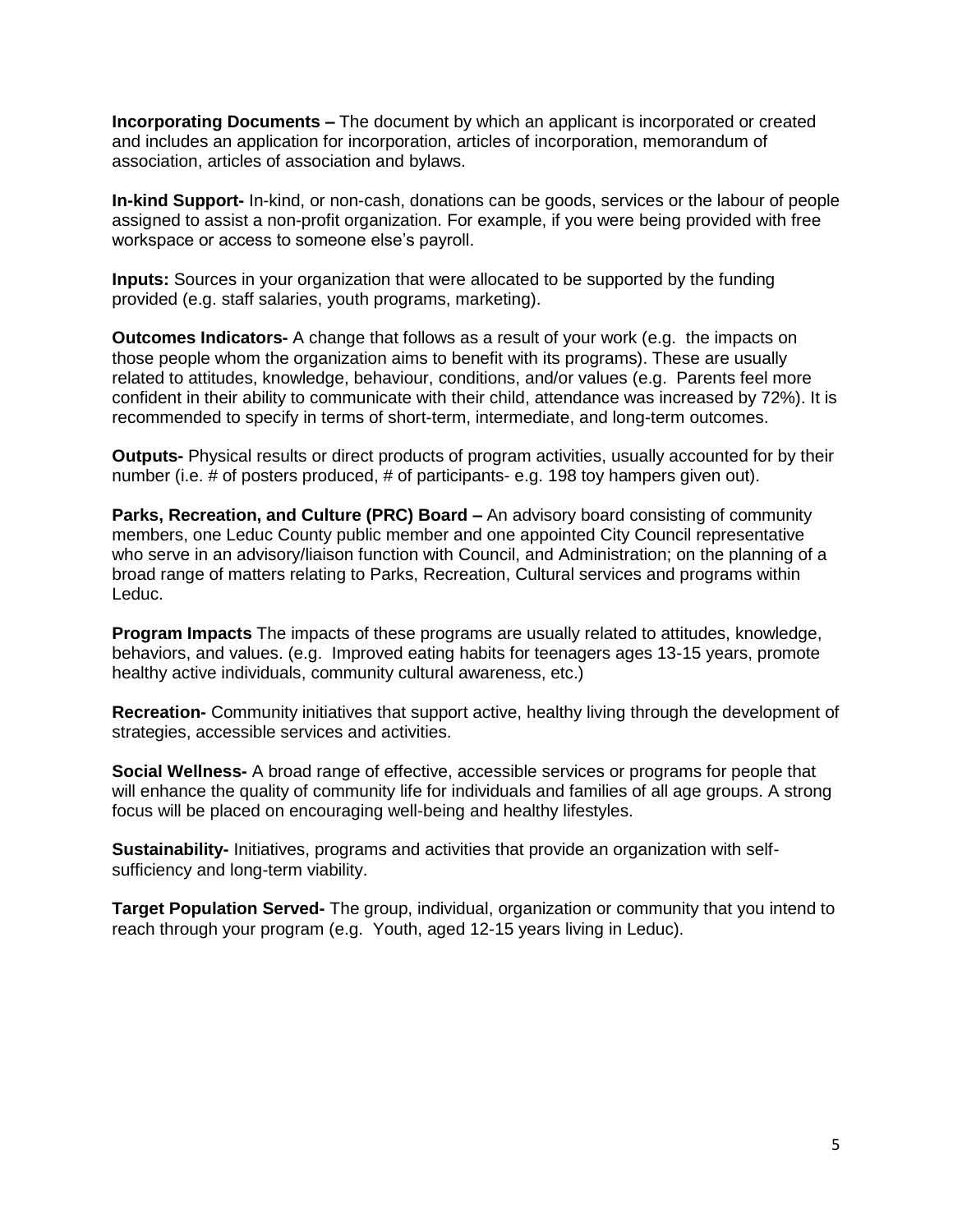# **APPLICATION PROCESS**

# **Eligibility**

| <b>General Applicant Eligibility</b>                                                                                                                                                                               |
|--------------------------------------------------------------------------------------------------------------------------------------------------------------------------------------------------------------------|
| Registered non-profit or charity organizations in existence for more than one                                                                                                                                      |
| (1) year and must show proof of status<br>Note: An Individual carrying on a not-for-profit activity for more than                                                                                                  |
| one-year, may be considered. Organizations that are without non-<br>profit status will provide their Terms of Reference.                                                                                           |
| Membership and beneficiaries of its programs and services must be directed to the<br>improvement of the quality of life of Leduc participants or users and must have open<br>membership unless necessary (ex. Age) |
| Must be in good standing with the City of Leduc and Canadian Revenue Agency                                                                                                                                        |
| Only (1) type of grant funding from the City can be awarded per calendar year:<br>Travel, Hosting or General Grants to Organization                                                                                |
| 60% of participants or users served at a minimum, must reside within the City of<br>Leduc.                                                                                                                         |
| Demonstrate initiative and success in generating diverse sources of revenue and<br>showcases sustainability beyond the term of the grant                                                                           |
|                                                                                                                                                                                                                    |

 Applications must demonstrate how events/activities/programs will strengthen the lives of Leduc participants or users

#### **Review & Selection Process**

Applications will be reviewed respectively by the PRC & FCSS Board prior to being reviewed and approved by Council.

Please review the **Assessment Tools** for each respective board for specific criteria that the application will be evaluated on.

Additionally, respective Boards will be focusing on the consistency of the application with Council focused areas:

- **Sustainability**  Initiatives are to provide organizations with self-sufficiency by generating diverse revenue sources, partnering for long-term success and encouraging community support and growth.
- **Financial need** Justification of funding is required for the organization to showcase the initiative. Request for funding should align with the organization's Mission, Vision or Mandate.
- **Number of Residents Impacted** A minimum of 60% of program participants are City of Leduc residents. They must be positively impacted by initiative aspiring a more caring, inclusive, and committed community.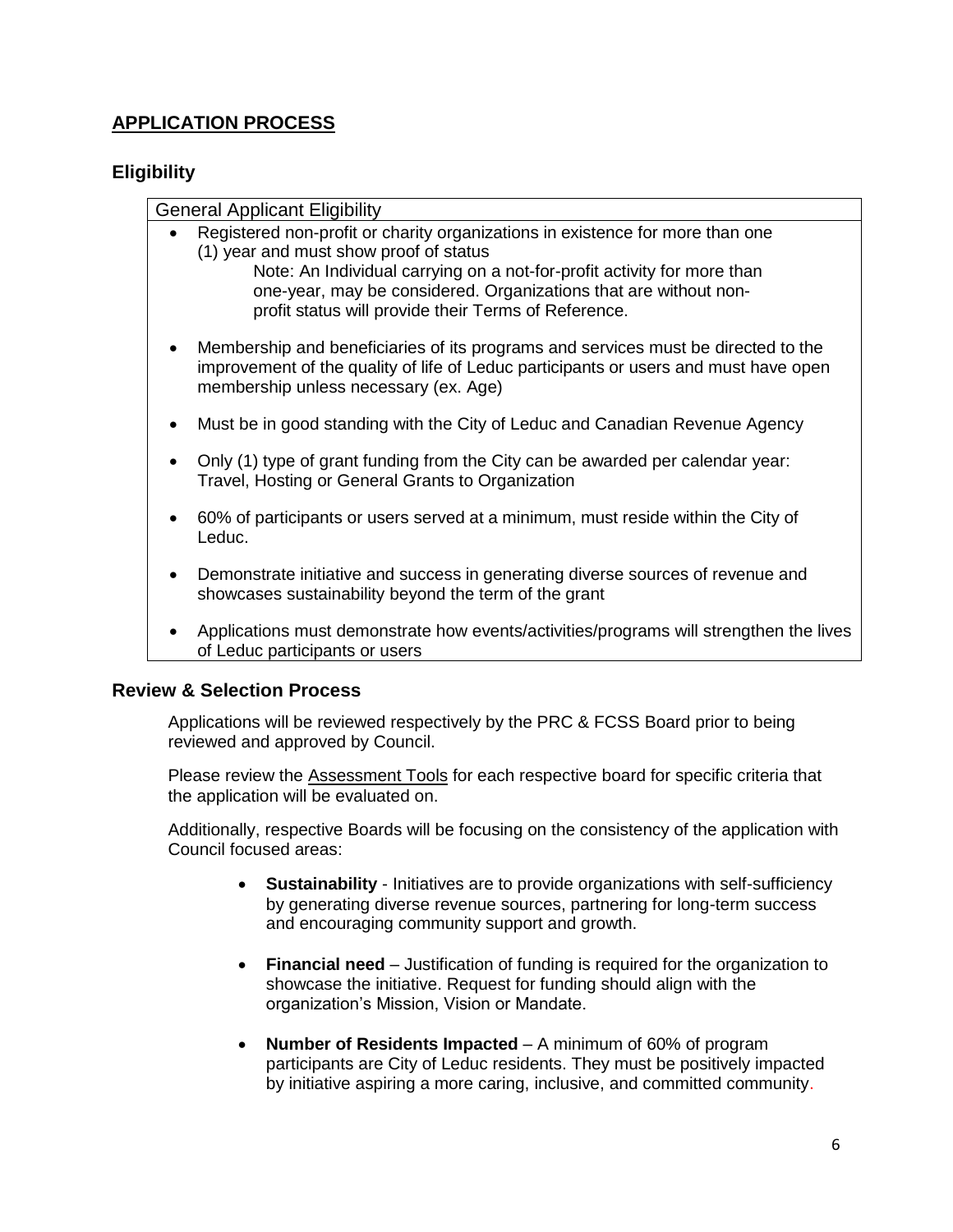# **Application Checklist**

Please use this checklist to ensure all items are included within your grant application package. Attach one (1) copy of each document.

| <b>Description</b>                                                                                                           | <b>Attached</b><br>(please check) |  |
|------------------------------------------------------------------------------------------------------------------------------|-----------------------------------|--|
| <b>Financial Documentation</b>                                                                                               |                                   |  |
| Most up to date financial statements including:<br>$\Box$ Balance sheet<br>Income statement                                  | $\Box$                            |  |
| Most current year end financial statements (AGM Board approved) including:<br>$\Box$ Budget sheet<br>$\Box$ Income statement | $\Box$                            |  |
| Price quote(s) on any non-operating capital expenditures per the city's Procurement<br>Policy (if applicable)                | □                                 |  |
| <b>GTO Budget Template</b>                                                                                                   | □                                 |  |
| <b>Completed Direct Deposit Form</b>                                                                                         | П                                 |  |
| <b>Organization Information</b>                                                                                              |                                   |  |
| Incorporation Number (or Terms of Reference, if not not-for-profit)                                                          | □                                 |  |
| Most current Certificate of Corporate Annual Return                                                                          | □                                 |  |
| Fee Policy and Schedule (if applicable)                                                                                      | П                                 |  |
| <b>Current list of Board of Directors</b><br>(see Section D: Attachment #1)                                                  | П                                 |  |
| <b>Bylaws</b>                                                                                                                | □                                 |  |

# **Submission**

All applications and supporting documentations are to be submitted electronically via email to [Grants@leduc.ca.](about:blank)

 $\checkmark$  All Financial Statements require independent review and signatures by two (2) Board Members other than the Treasurer.

Note - Applicants may be contacted for further information, clarification, and/or be requested to attend the respective board meeting.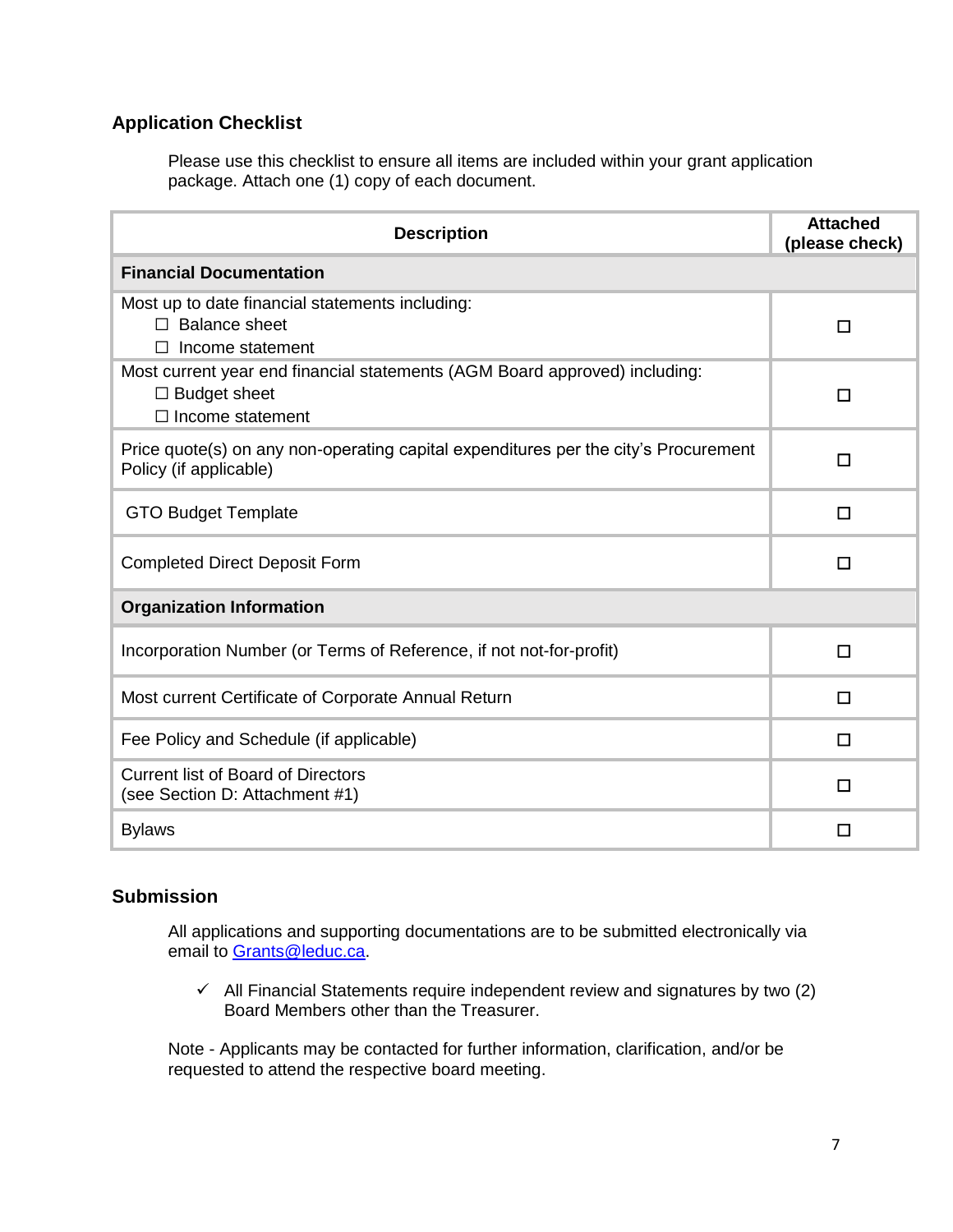#### **Funding Notification**

Applicants will be notified via email on decision of funding request.

Funds awards will be distributed yearly

Based on recommendations by City Council, notifications may specify how funding must be allocated for the grant term.

#### **Responsibilities**

Successful Applicants will:

- Provide updates to Administration on how funds will be used if different than application proposal, a Reallocation form must be completed.
- Notify Administration and provide documentation for any updates to incorporation documents, as well as copies or changes of lease/licenses or rental agreements with the City of Leduc.
- Submit a completed final report on or before the communicated deadline annually.
- Attend one (1) approved board development workshop per year attended by at minimum one (1) Board Member and provided proof of registration/attendance in final reporting.
- Submit complete Financial Statements.
- Capital requests must include a budget with quotes/statements supporting expenses in excess of \$5,000.

#### **Refusals & Appeals**

There shall be limited provisions by which an appeal can be made. An appeal must be in writing process to Council within 45 days of receiving notification of the grant application decision.

For all other grant appeal processes:

To submit an appeal regarding a grant decision, contact the appointed City of Leduc grant administrator and refer to the policy

# **FINAL REPORTING**

All Final Reports and supporting documentations are to be submitted electronically via email to [Grants@leduc.ca.](about:blank)

Please refer to the Final Report Checklist to ensure completeness.

All Financial Statements require independent review and signatures by two (2) Board Members other than the Treasurer

#### **Note: Failure to provide a final report will affect future funding.**